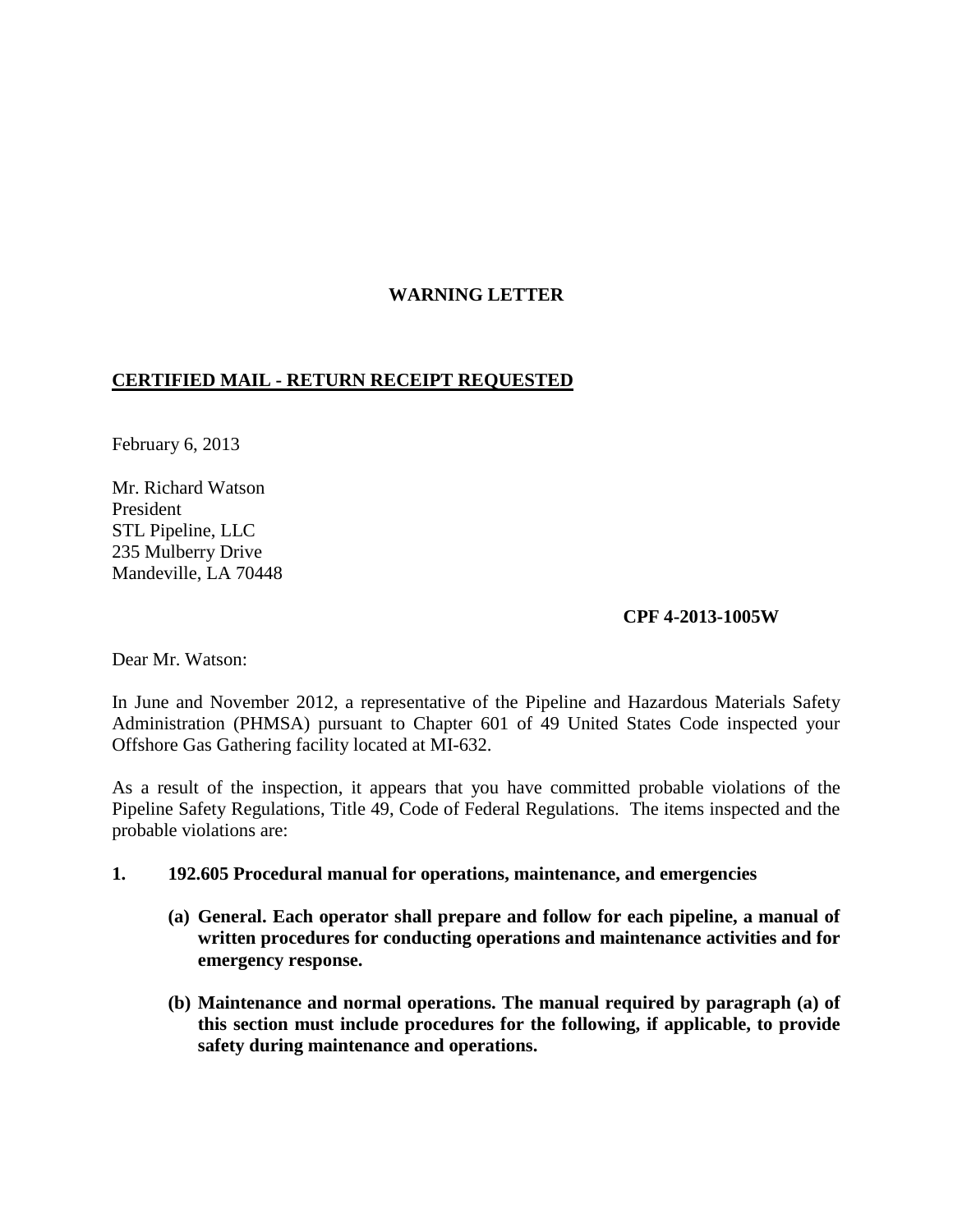## **(8) Periodically reviewing the work done by operator personnel to determine the effectiveness and adequacy of the procedures used in normal operation and maintenance and modifying the procedure when deficiencies are found.**

STL Pipeline LLC (STL) failed to follow their procedures to review work performed by operations personnel to determine the effectiveness and adequacy of the procedures used in normal operation and maintenance and modifying the procedure when deficiencies are found.

STL O&M Section 1.11 Operating Personnel 192.605(b)(8) states:

"Annually (during operator qualification reviews), STL Pipeline will review the work done by operator personnel to determine the effectiveness of the procedures used in normal operations, abnormal operations and maintenance tasks. During this evaluation STL pipeline will take corrective action if deficiencies are discovered.

STL Pipeline periodically reviews the work done by operator and contract personnel (including their response to abnormal operating conditions, safety related conditions, and incidents) to determine the effectiveness and adequacy of the procedures used. Procedure modifications will be evaluated if deficiencies are found."

The STL pipeline is operated by contract staff through Shamrock Management/Matagorda Island Gas Operators (Shamrock/MIGO). As stated by Shamrock/MIGO personnel, there were no annual reviews of work conducted during operator qualification reviews or periodically during work performed by qualified personnel or contractors.

#### **2. 192.805 Qualification program.**

**Each operator shall have and follow a written qualification program. The program shall include provisions to:**

## **(b) Ensure through evaluation that individuals performing covered tasks are qualified.**

At the time of the inspection, STL had failed to ensure through evaluation that individuals who had performed the listed covered tasks were qualified, as required by 192.805(b).

Those tasks are: CT#26 Inspect, Test and Calibrate Pressure Limiting Devices; CT#27 Inspect, Test and Calibrate Pressure Switches and Transmitters; CT#45 Perform Leakage Surveys and CT#16G/16L Perform Leak Surveys for Liquid/Gas Pipelines (Aerial Patrols).

STL provided records where these inspections had been completed, but certain contract employees that performed the respective covered tasks were not properly qualified, as per the STL Operator Qualification Program (OQ Program).

STL OQ Program Section 3.4 "Contractor Records" states: